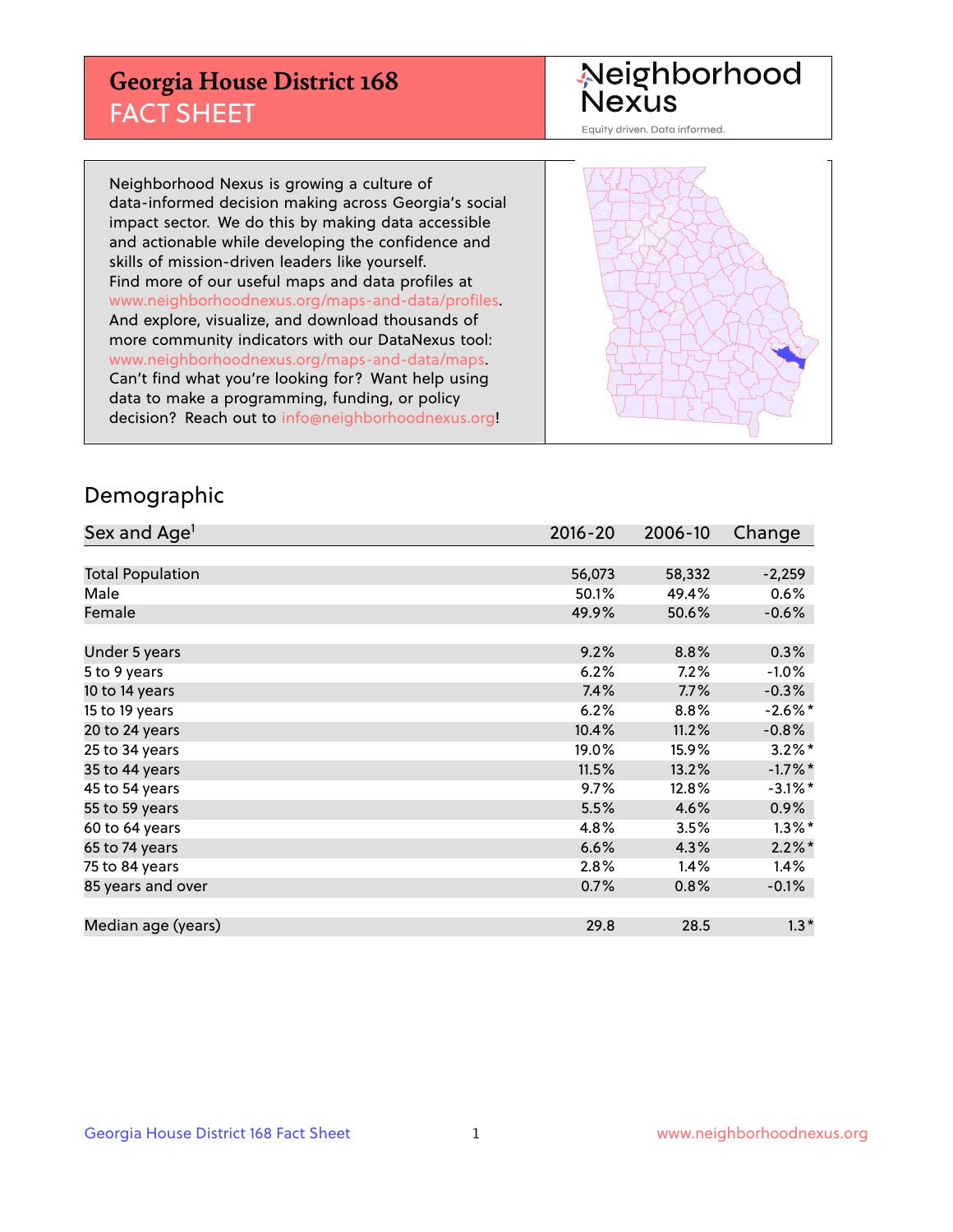## Demographic, continued...

| Race <sup>2</sup>                                            | 2016-20     | 2006-10 | Change               |
|--------------------------------------------------------------|-------------|---------|----------------------|
| <b>Total population</b>                                      | 56,073      | 58,332  | $-2,259$             |
| One race                                                     | 91.8%       | 96.7%   | $-4.9%$ *            |
| White                                                        | 42.7%       | 45.6%   | $-3.0\%$ *           |
| <b>Black or African American</b>                             | 42.8%       | 43.4%   | $-0.7%$              |
| American Indian and Alaska Native                            | 0.5%        | 0.6%    | $-0.1%$              |
| Asian                                                        | 2.0%        | 1.9%    | 0.0%                 |
| Native Hawaiian and Other Pacific Islander                   | 0.5%        | 0.8%    | $-0.2%$              |
| Some other race                                              | 3.4%        | 4.3%    | $-0.9%$              |
| Two or more races                                            | 8.2%        | 3.3%    | 4.9%*                |
| Race alone or in combination with other race(s) <sup>3</sup> | $2016 - 20$ | 2006-10 | Change               |
|                                                              |             |         |                      |
| Total population                                             | 56,073      | 58,332  | $-2,259$             |
| White                                                        | 49.3%       | 48.5%   | 0.8%                 |
| <b>Black or African American</b>                             | 48.5%       | 45.2%   | 3.3%                 |
| American Indian and Alaska Native                            | 2.1%        | 1.1%    | $1.0\%$ *            |
| Asian                                                        | 3.4%        | 2.8%    | 0.6%                 |
| Native Hawaiian and Other Pacific Islander                   | 1.0%        | 1.1%    | $-0.1%$              |
| Some other race                                              | 5.4%        | 4.9%    | 0.6%                 |
|                                                              |             |         |                      |
| Hispanic or Latino and Race <sup>4</sup>                     | $2016 - 20$ | 2006-10 | Change               |
| Total population                                             | 56,073      | 58,332  | $-2,259$             |
| Hispanic or Latino (of any race)                             | 11.7%       | 8.8%    | $2.9\%$ *            |
| Not Hispanic or Latino                                       | 88.3%       | 91.2%   | $-2.9\%$ *           |
| White alone                                                  | 37.4%       | 42.3%   | $-4.9%$ *            |
| Black or African American alone                              | 42.0%       | 42.8%   | $-0.8%$              |
| American Indian and Alaska Native alone                      | 0.4%        | 0.5%    | $-0.1%$              |
| Asian alone                                                  | 1.9%        | 1.9%    | $-0.0%$              |
| Native Hawaiian and Other Pacific Islander alone             | 0.5%        | 0.6%    | $-0.1%$              |
| Some other race alone                                        | 0.4%        | 0.4%    | $-0.0%$              |
|                                                              |             |         | $3.1\%$ <sup>*</sup> |
| Two or more races                                            | 5.7%        | 2.7%    |                      |
| U.S. Citizenship Status <sup>5</sup>                         | $2016 - 20$ | 2006-10 | Change               |
|                                                              | 3,447       | 3,894   | $-447$               |
| Foreign-born population<br>Naturalized U.S. citizen          | 54.3%       | 62.6%   | $-8.3%$              |
|                                                              |             |         |                      |
| Not a U.S. citizen                                           | 45.7%       | 37.4%   | 8.3%                 |
| Citizen, Voting Age Population <sup>6</sup>                  | $2016 - 20$ | 2006-10 | Change               |
|                                                              |             |         |                      |
| Citizen, 18 and over population                              | 39,785      | 40,356  | $-571$               |
| Male                                                         | 51.4%       | 49.9%   | 1.4%                 |
| Female                                                       | 48.6%       | 50.1%   | $-1.4%$              |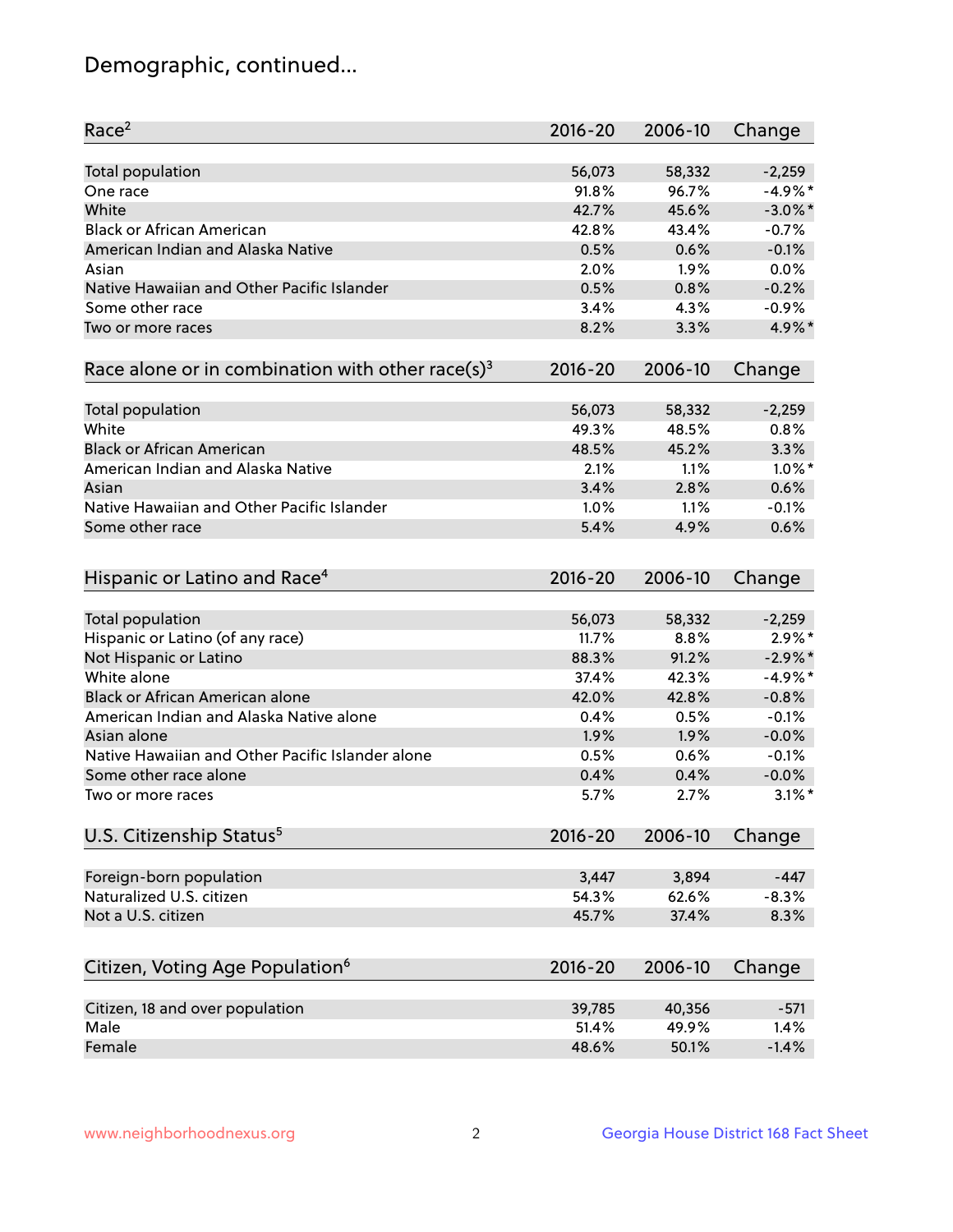#### Economic

| Income <sup>7</sup>                                 | $2016 - 20$ | 2006-10 | Change     |
|-----------------------------------------------------|-------------|---------|------------|
|                                                     |             |         |            |
| All households                                      | 22,512      | 21,158  | $1,354*$   |
| Less than \$10,000                                  | 6.4%        | 8.4%    | $-1.9%$    |
| \$10,000 to \$14,999                                | 3.6%        | 5.5%    | $-1.9%$    |
| \$15,000 to \$24,999                                | 10.1%       | 13.2%   | $-3.1\%$ * |
| \$25,000 to \$34,999                                | 11.3%       | 13.8%   | $-2.5%$    |
| \$35,000 to \$49,999                                | 17.9%       | 16.1%   | 1.8%       |
| \$50,000 to \$74,999                                | 21.9%       | 21.2%   | 0.7%       |
| \$75,000 to \$99,999                                | 12.8%       | 12.8%   | $-0.0%$    |
| \$100,000 to \$149,999                              | 11.0%       | 6.7%    | 4.4%*      |
| \$150,000 to \$199,999                              | 3.4%        | 1.6%    | 1.8%       |
| \$200,000 or more                                   | 1.6%        | 0.9%    | 0.8%       |
| Median household income (dollars)                   | 50,830      | 43,683  | $7,148*$   |
| Mean household income (dollars)                     | 61,769      | 51,333  | 10,436*    |
| With earnings                                       | 83.4%       | 86.1%   | $-2.7%$ *  |
| Mean earnings (dollars)                             | 57,278      | 48,561  | 8,717*     |
| <b>With Social Security</b>                         | 24.2%       | 18.0%   | $6.2\%$ *  |
| Mean Social Security income (dollars)               | 17,485      | 13,224  | 4,261*     |
| With retirement income                              | 23.0%       | 20.1%   | $2.9\%*$   |
| Mean retirement income (dollars)                    | 23,822      | 18,274  | 5,548*     |
| With Supplemental Security Income                   | 4.1%        | 2.7%    | 1.4%       |
| Mean Supplemental Security Income (dollars)         | 9,641       | 8,016   | 1,624      |
| With cash public assistance income                  | 1.6%        | 1.4%    | 0.2%       |
| Mean cash public assistance income (dollars)        | 2,035       | 4,845   | $-2,810$   |
| With Food Stamp/SNAP benefits in the past 12 months | 14.2%       | 9.3%    | 4.9%*      |
|                                                     |             |         |            |
| Families                                            | 15,266      | 15,341  | $-75$      |
| Less than \$10,000                                  | $6.3\%$     | 7.1%    | $-0.8%$    |
| \$10,000 to \$14,999                                | 2.8%        | 4.0%    | $-1.3%$    |
| \$15,000 to \$24,999                                | 7.2%        | 11.0%   | $-3.8\%$ * |
| \$25,000 to \$34,999                                | 10.8%       | 12.8%   | $-1.9%$    |
| \$35,000 to \$49,999                                | 17.5%       | 16.7%   | 0.8%       |
| \$50,000 to \$74,999                                | 23.7%       | 21.9%   | 1.7%       |
| \$75,000 to \$99,999                                | 14.2%       | 15.1%   | $-0.9%$    |
| \$100,000 to \$149,999                              | 10.6%       | 8.5%    | 2.1%       |
| \$150,000 to \$199,999                              | 4.5%        | 2.0%    | 2.5%       |
| \$200,000 or more                                   | 2.2%        | 0.9%    | 1.4%       |
| Median family income (dollars)                      | 55,488      | 48,569  | $6,920*$   |
| Mean family income (dollars)                        | 66,116      | 55,545  | 10,572*    |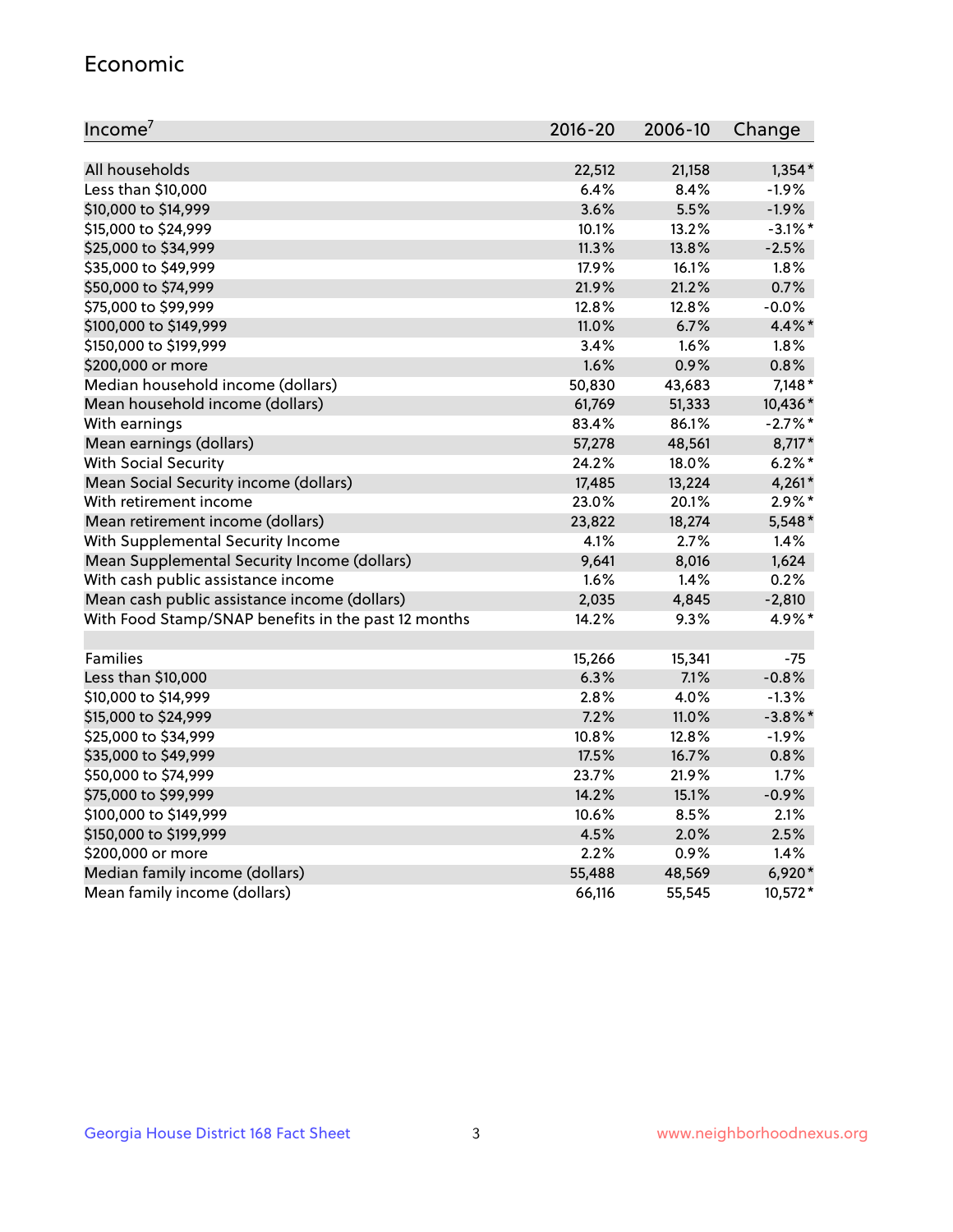## Economic, continued...

| Income, continued <sup>8</sup>                                        | $2016 - 20$ | 2006-10 | Change    |
|-----------------------------------------------------------------------|-------------|---------|-----------|
|                                                                       |             |         |           |
| Nonfamily households                                                  | 7,245       | 5,817   | 1,429*    |
| Median nonfamily income (dollars)                                     | 38,728      | 30,490  | 8,238*    |
| Mean nonfamily income (dollars)                                       | 48,133      | 36,789  | $11,344*$ |
| Median earnings for workers (dollars)                                 | 31,827      | 26,681  | $5,146*$  |
| Median earnings for male full-time, year-round workers                | 41,157      | 36,565  | 4,592*    |
| (dollars)                                                             |             |         |           |
| Median earnings for female full-time, year-round workers<br>(dollars) | 34,288      | 31,273  | $3,015*$  |
| Per capita income (dollars)                                           | 24,929      | 19,469  | 5,460*    |
|                                                                       |             |         |           |
| Families and People Below Poverty Level <sup>9</sup>                  | 2016-20     | 2006-10 | Change    |
|                                                                       |             |         |           |
| <b>All families</b>                                                   | 14.4%       | 14.1%   | 0.3%      |
| With related children under 18 years                                  | 22.4%       | 20.5%   | 1.9%      |
| With related children under 5 years only                              | 20.7%       | 20.4%   | 0.2%      |
| Married couple families                                               | 5.9%        | 3.6%    | 2.3%      |
| With related children under 18 years                                  | 8.3%        | 4.6%    | 3.7%      |
| With related children under 5 years only                              | 1.3%        | 4.9%    | $-3.6%$   |
| Families with female householder, no husband present                  | 37.2%       | 40.1%   | $-2.9%$   |
| With related children under 18 years                                  | 47.1%       | 47.5%   | $-0.4%$   |
| With related children under 5 years only                              | 55.0%       | 48.9%   | 6.1%      |
|                                                                       |             |         |           |
| All people                                                            | 14.6%       | 16.9%   | $-2.3%$   |
| Under 18 years                                                        | 20.1%       | 24.8%   | $-4.6%$   |
| Related children under 18 years                                       | 20.1%       | 24.6%   | $-4.4%$   |
| Related children under 5 years                                        | 23.4%       | 26.0%   | $-2.6%$   |
| Related children 5 to 17 years                                        | 18.4%       | 23.9%   | $-5.5%$   |
| 18 years and over                                                     | 12.6%       | 13.7%   | $-1.1%$   |
| 18 to 64 years                                                        | 13.0%       | 13.7%   | $-0.7%$   |
| 65 years and over                                                     | 10.1%       | 13.4%   | $-3.3%$   |
| People in families                                                    | 14.0%       | 15.2%   | $-1.2%$   |
| Unrelated individuals 15 years and over                               | 17.8%       | 27.2%   | $-9.4%$ * |
|                                                                       |             |         |           |
| Non-Hispanic white people                                             | 9.6%        | 11.6%   | $-2.0%$   |
| Black or African-American people                                      | 15.3%       | 20.0%   | $-4.6%$   |
| Asian people                                                          | 5.8%        | 14.3%   | $-8.5%$   |
| Hispanic or Latino people                                             | 22.8%       | 24.4%   | $-1.6%$   |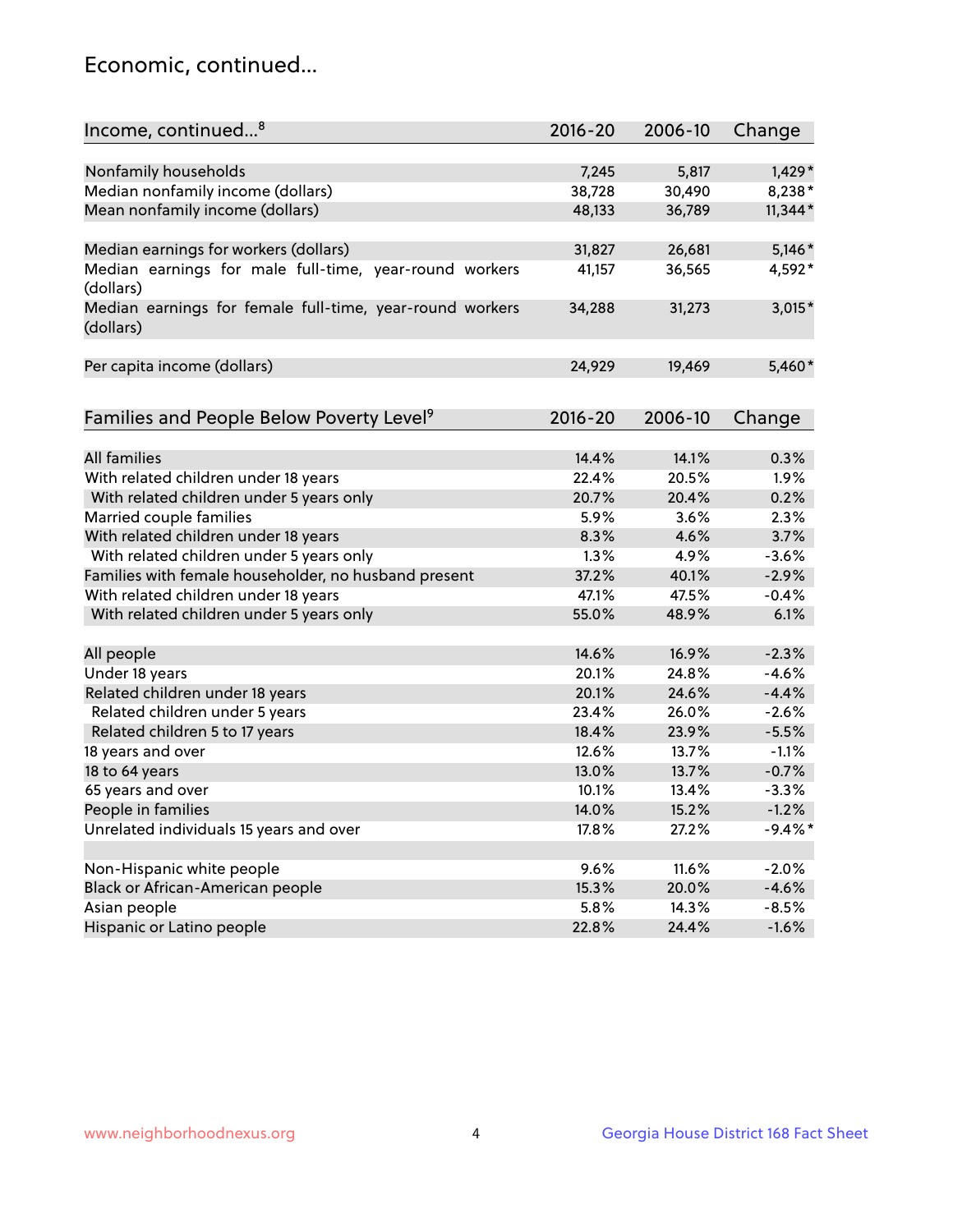## Employment

| Employment Status <sup>10</sup>                                             | $2016 - 20$ | 2006-10 | Change     |
|-----------------------------------------------------------------------------|-------------|---------|------------|
|                                                                             |             |         |            |
| Population 16 years and over                                                | 42,650      | 43,444  | $-794$     |
| In labor force                                                              | 67.0%       | 69.8%   | $-2.8%$    |
| Civilian labor force                                                        | 55.9%       | 58.1%   | $-2.2%$    |
| Employed                                                                    | 50.8%       | 51.9%   | $-1.1%$    |
| Unemployed                                                                  | 5.1%        | 6.2%    | $-1.0%$    |
| <b>Armed Forces</b>                                                         | 11.0%       | 11.7%   | $-0.6%$    |
| Not in labor force                                                          | 33.0%       | 30.2%   | 2.8%       |
|                                                                             |             |         |            |
| Civilian labor force                                                        | 23,853      | 25,243  | $-1,390$   |
| <b>Unemployment Rate</b>                                                    | 9.2%        | 10.6%   | $-1.5%$    |
|                                                                             |             |         |            |
| Females 16 years and over                                                   | 21,255      | 22,106  | -850       |
| In labor force                                                              | 59.9%       | 61.7%   | $-1.7%$    |
| Civilian labor force                                                        | 56.6%       | 58.3%   | $-1.7%$    |
| Employed                                                                    | 51.2%       | 51.2%   | 0.0%       |
| Own children of the householder under 6 years                               | 5,502       | 5,724   | $-223$     |
| All parents in family in labor force                                        | 55.8%       | 60.2%   | $-4.4%$    |
|                                                                             |             |         |            |
| Own children of the householder 6 to 17 years                               | 8,521       | 9,862   | $-1,341*$  |
| All parents in family in labor force                                        | 71.9%       | 75.7%   | $-3.8%$    |
|                                                                             |             |         |            |
| Industry <sup>11</sup>                                                      | $2016 - 20$ | 2006-10 | Change     |
|                                                                             |             |         |            |
| Civilian employed population 16 years and over                              | 21,661      | 22,557  | $-896$     |
| Agriculture, forestry, fishing and hunting, and mining                      | 0.7%        | 0.3%    | 0.4%       |
| Construction                                                                | 3.9%        | 6.4%    | $-2.5%$    |
| Manufacturing                                                               | 9.4%        | 6.9%    | 2.5%       |
| Wholesale trade                                                             | 1.1%        | 1.1%    | 0.0%       |
| Retail trade                                                                | 13.8%       | 13.3%   | 0.5%       |
| Transportation and warehousing, and utilities                               | 8.5%        | 6.5%    | 2.0%       |
| Information                                                                 | 1.1%        | 2.0%    | $-0.9%$    |
| Finance and insurance, and real estate and rental and leasing               | 4.9%        | 3.5%    | 1.4%       |
| Professional, scientific, and management, and administrative                | 9.5%        | 7.7%    | 1.7%       |
| and waste management services                                               |             |         |            |
| Educational services, and health care and social assistance                 | 21.4%       | 19.9%   | 1.5%       |
| Arts, entertainment, and recreation, and accommodation and<br>food services | 7.9%        | 10.3%   | $-2.3%$    |
| Other services, except public administration                                | 4.5%        | 5.5%    | $-1.0%$    |
| Public administration                                                       | 13.2%       | 16.6%   | $-3.4\%$ * |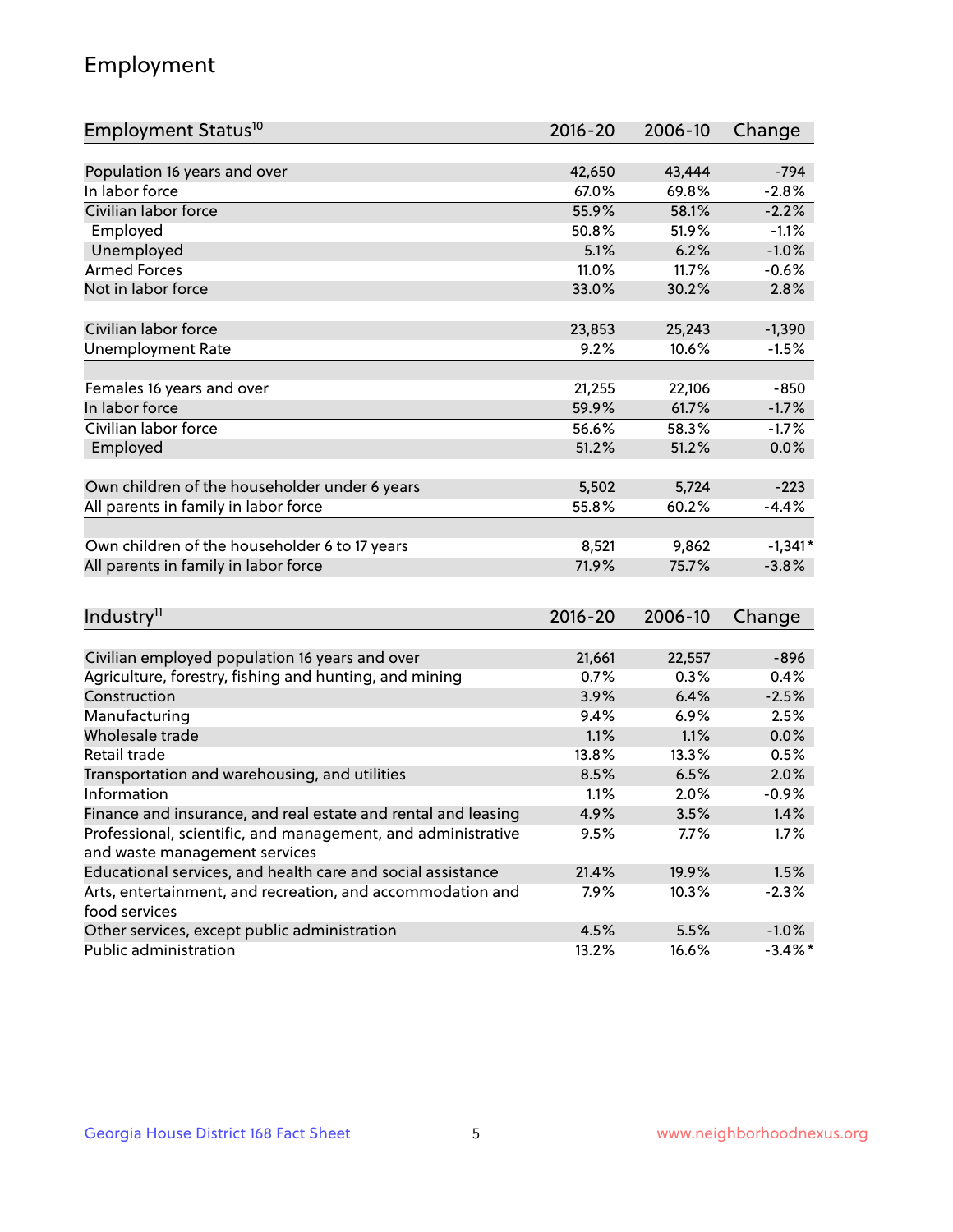## Employment, continued...

| Occupation <sup>12</sup>                                     | $2016 - 20$ | 2006-10         | Change       |
|--------------------------------------------------------------|-------------|-----------------|--------------|
| Civilian employed population 16 years and over               | 21,661      | 22,557          | $-896$       |
| Management, business, science, and arts occupations          | 31.0%       | 24.9%           | $6.1\%$ *    |
| Service occupations                                          | 20.7%       | 20.8%           | $-0.1%$      |
| Sales and office occupations                                 | 19.9%       | 27.3%           | $-7.4\%$ *   |
| and<br>maintenance<br>Natural<br>resources,<br>construction, | 9.7%        | 12.3%           | $-2.6%$      |
| occupations                                                  |             |                 |              |
| Production, transportation, and material moving occupations  | 18.7%       | 14.7%           | 4.0%*        |
| Class of Worker <sup>13</sup>                                | $2016 - 20$ | 2006-10         | Change       |
| Civilian employed population 16 years and over               | 21,661      | 22,557          | $-896$       |
| Private wage and salary workers                              | 67.1%       | 61.9%           | 5.2%         |
| Government workers                                           | 27.7%       | 34.4%           | $-6.6%$      |
|                                                              |             |                 |              |
| Self-employed in own not incorporated business workers       | 5.0%        | 3.7%            | 1.3%<br>0.1% |
| Unpaid family workers                                        | 0.1%        | 0.0%            |              |
| Job Flows <sup>14</sup>                                      | 2019        | 2010            | Change       |
| Total Jobs in district                                       | 14,752      | 12,658          | 2,094        |
|                                                              |             |                 | $-0.5%$      |
| Held by residents of district                                | 43.4%       | 43.9%           |              |
| Held by non-residents of district                            | 56.6%       | 56.1%           | 0.5%         |
| Jobs by Industry Sector <sup>15</sup>                        | 2019        | 2010            | Change       |
| Total Jobs in district                                       | 14,752      | 12,658          | 2,094        |
|                                                              |             | 17.8%           | 0.2%         |
| Goods Producing sectors                                      | 18.0%       |                 | $-1.1%$      |
| Trade, Transportation, and Utilities sectors                 | 22.4%       | 23.5%           |              |
| All Other Services sectors                                   | 59.7%       | 58.7%           | 1.0%         |
| Total Jobs in district held by district residents            | 6,396       | 5,554           | 842          |
| <b>Goods Producing sectors</b>                               | 13.9%       | 16.7%           | $-2.8%$      |
| Trade, Transportation, and Utilities sectors                 | 17.3%       | 16.0%           | 1.3%         |
| All Other Services sectors                                   | 68.7%       | 67.3%           | 1.5%         |
|                                                              |             |                 |              |
| Jobs by Earnings <sup>16</sup>                               | 2019        | 2010            | Change       |
|                                                              |             |                 |              |
| Total Jobs in district                                       | 14,752      | 12,658<br>32.5% | 2,094        |
| Jobs with earnings \$1250/month or less                      | 27.1%       |                 | $-5.4%$      |
| Jobs with earnings \$1251/month to \$3333/month              | 37.1%       | 40.4%           | $-3.2%$      |
| Jobs with earnings greater than \$3333/month                 | 35.8%       | 27.2%           | 8.6%         |
| Total Jobs in district held by district residents            | 6,396       | 5,554           | 842          |
| Jobs with earnings \$1250/month or less                      | 28.8%       | 32.7%           | $-3.9%$      |
| Jobs with earnings \$1251/month to \$3333/month              | 42.5%       | 43.5%           | $-1.0%$      |
| Jobs with earnings greater than \$3333/month                 | 28.7%       | 23.8%           | 4.9%         |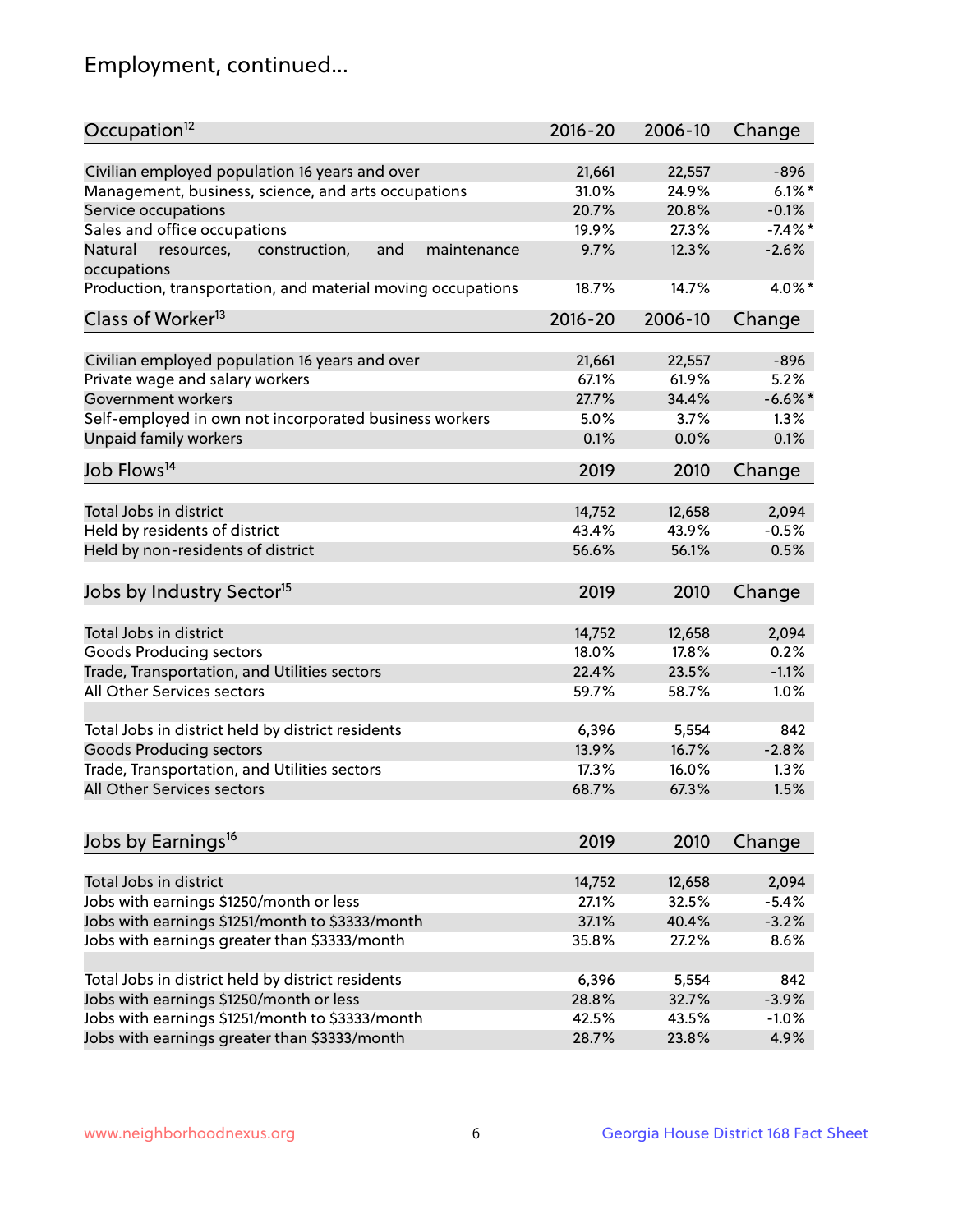## Employment, continued...

| 2010   | Change                                                                        |
|--------|-------------------------------------------------------------------------------|
|        |                                                                               |
| 12,658 | 2,094                                                                         |
| 27.6%  | $-2.0%$                                                                       |
| 57.8%  | $-4.9%$                                                                       |
| 14.6%  | 6.9%                                                                          |
|        |                                                                               |
| 5.554  | 842                                                                           |
| 24.7%  | $-1.3%$                                                                       |
| 59.2%  | $-7.8%$                                                                       |
| 16.0%  | 9.1%                                                                          |
|        | 2019<br>14,752<br>25.6%<br>52.8%<br>21.6%<br>6,396<br>23.4%<br>51.5%<br>25.1% |

#### Education

| School Enrollment <sup>18</sup>                | $2016 - 20$ | 2006-10 | Change     |
|------------------------------------------------|-------------|---------|------------|
|                                                |             |         |            |
| Population 3 years and over enrolled in school | 14,843      | 18,113  | $-3,270*$  |
| Nursery school, preschool                      | 5.5%        | 6.1%    | $-0.5%$    |
| Kindergarten                                   | 5.1%        | 5.0%    | 0.1%       |
| Elementary school (grades 1-8)                 | 42.4%       | 38.8%   | 3.6%       |
| High school (grades 9-12)                      | 18.9%       | 21.3%   | $-2.4%$    |
| College or graduate school                     | 28.2%       | 28.9%   | $-0.7%$    |
| Educational Attainment <sup>19</sup>           | $2016 - 20$ | 2006-10 | Change     |
|                                                |             |         |            |
| Population 25 years and over                   | 33,961      | 32,880  | 1,081      |
| Less than 9th grade                            | 2.5%        | $3.0\%$ | $-0.5%$    |
| 9th to 12th grade, no diploma                  | 5.9%        | 8.7%    | $-2.8%$    |
| High school graduate (includes equivalency)    | 29.4%       | 34.8%   | $-5.4\%$ * |
| Some college, no degree                        | 30.8%       | 25.8%   | 4.9%*      |
| Associate's degree                             | 11.8%       | 10.9%   | 0.9%       |
| Bachelor's degree                              | 13.4%       | 11.0%   | $2.3\%$ *  |
| Graduate or professional degree                | 6.2%        | 5.6%    | 0.6%       |
|                                                |             |         |            |
| Percent high school graduate or higher         | 91.6%       | 88.2%   | 3.3%       |
| Percent bachelor's degree or higher            | 19.6%       | 16.7%   | 2.9%       |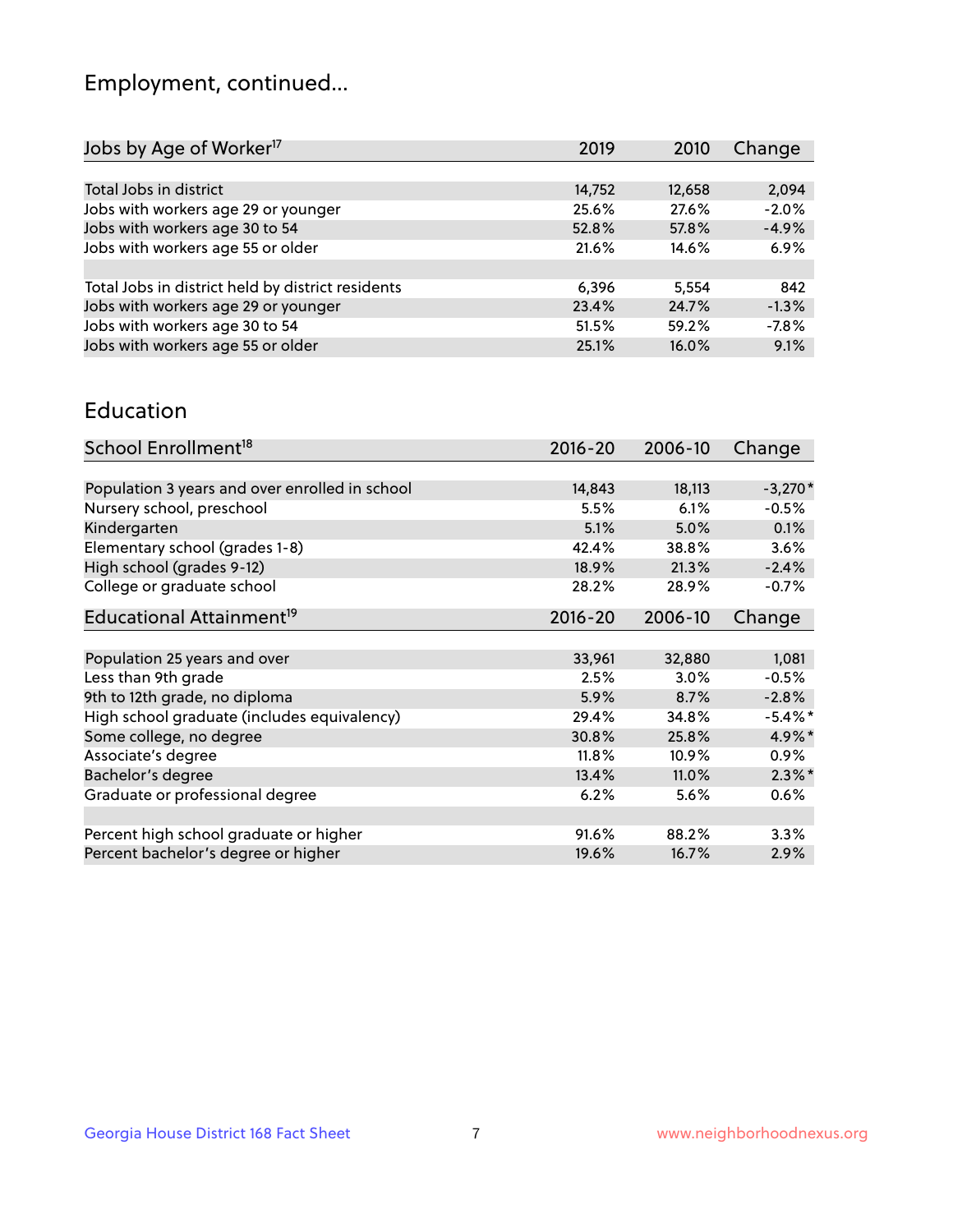## Housing

| Households by Type <sup>20</sup>                     | 2016-20 | 2006-10 | Change      |
|------------------------------------------------------|---------|---------|-------------|
|                                                      |         |         |             |
| <b>Total households</b>                              | 22,512  | 21,158  | $1,354*$    |
| Family households (families)                         | 67.8%   | 72.5%   | $-4.7%$ *   |
| With own children under 18 years                     | 29.8%   | 39.4%   | $-9.5%$ *   |
| Married-couple family                                | 44.4%   | 49.3%   | $-4.9%$ *   |
| With own children of the householder under 18 years  | 17.0%   | 23.9%   | $-6.8\%$ *  |
| Male householder, no wife present, family            | 4.4%    | 3.4%    | 0.9%        |
| With own children of the householder under 18 years  | 2.4%    | 2.0%    | 0.4%        |
| Female householder, no husband present, family       | 19.0%   | 19.8%   | $-0.7%$     |
| With own children of the householder under 18 years  | 10.4%   | 13.5%   | $-3.1\%$ *  |
| Nonfamily households                                 | 32.2%   | 27.5%   | 4.7%*       |
| Householder living alone                             | 26.8%   | 23.5%   | $3.3\%$ *   |
| 65 years and over                                    | 6.0%    | 3.5%    | $2.5%$ *    |
| Households with one or more people under 18 years    | 33.9%   | 43.9%   | $-10.0\%$ * |
| Households with one or more people 65 years and over | 19.0%   | 12.9%   | $6.1\%$ *   |
|                                                      |         |         |             |
| Average household size                               | 2.42    | 2.70    | $-0.28*$    |
| Average family size                                  | 2.94    | 3.19    | $-0.25*$    |
| Housing Occupancy <sup>21</sup>                      | 2016-20 | 2006-10 | Change      |
| Total housing units                                  | 26,627  | 24,222  | 2,405*      |
| Occupied housing units                               | 84.5%   | 87.4%   | $-2.8\%$ *  |
| Vacant housing units                                 | 15.5%   | 12.6%   | $2.8\%$ *   |
|                                                      |         |         |             |
| Homeowner vacancy rate                               | 3.3     | 1.7     | 1.6         |
| Rental vacancy rate                                  | 10.2    | 9.3     | 0.9         |
| Units in Structure <sup>22</sup>                     | 2016-20 | 2006-10 | Change      |
| Total housing units                                  | 26,627  | 24,222  | $2,405*$    |
| 1-unit, detached                                     | 61.0%   | 56.4%   | 4.6%*       |
| 1-unit, attached                                     | 2.0%    | 2.6%    | $-0.6%$     |
| 2 units                                              | 1.9%    | 2.7%    | $-0.7%$     |
| 3 or 4 units                                         | 6.5%    | 7.2%    | $-0.7%$     |
| 5 to 9 units                                         | 5.1%    | 8.0%    | $-2.9\%$ *  |
| 10 to 19 units                                       | 3.9%    | 1.3%    | $2.6\%$ *   |
| 20 or more units                                     | 2.7%    | 0.6%    | 2.1%        |
| Mobile home                                          | 16.4%   | 21.0%   | $-4.6\%$ *  |
| Boat, RV, van, etc.                                  | 0.3%    | 0.1%    | 0.3%        |
|                                                      |         |         |             |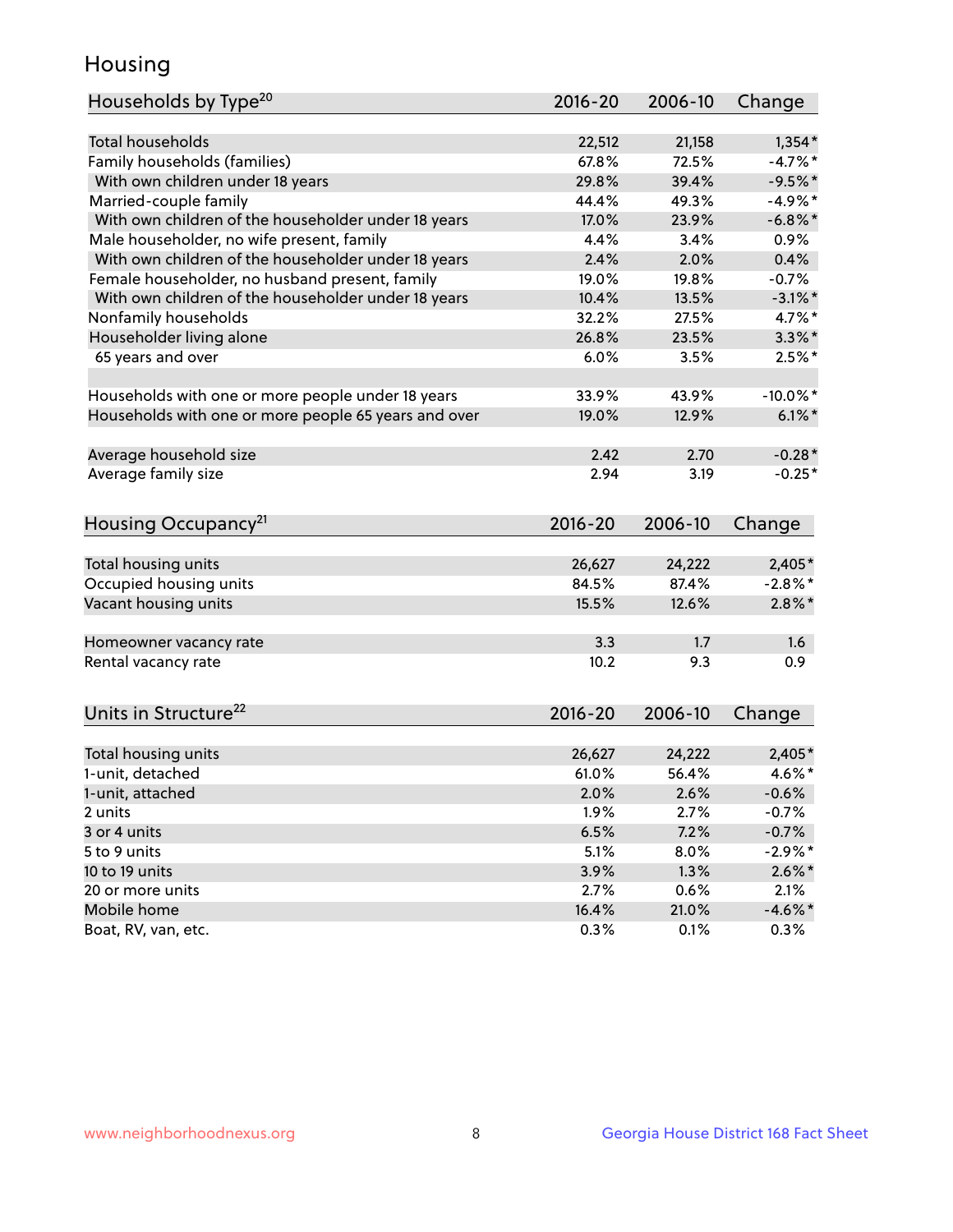## Housing, Continued...

| Year Structure Built <sup>23</sup>             | 2016-20     | 2006-10      | Change     |
|------------------------------------------------|-------------|--------------|------------|
| Total housing units                            | 26,627      | 24,222       | 2,405*     |
| Built 2014 or later                            | 5.1%        | (X)          | (X)        |
| Built 2010 to 2013                             | 4.6%        | (X)          | (X)        |
| Built 2000 to 2009                             | 16.6%       | 22.5%        | $-5.9%$ *  |
| Built 1990 to 1999                             | 29.2%       | 30.4%        | $-1.2%$    |
| Built 1980 to 1989                             | 20.5%       | 20.6%        | $-0.1%$    |
| Built 1970 to 1979                             | 13.7%       | 15.7%        | $-2.0%$    |
| Built 1960 to 1969                             | 4.4%        | 5.3%         | $-0.9%$    |
| Built 1950 to 1959                             | 3.3%        | 3.0%         | 0.3%       |
| Built 1940 to 1949                             | 1.0%        | 1.4%         | $-0.4%$    |
| Built 1939 or earlier                          | 1.6%        | 1.1%         | 0.5%       |
| Housing Tenure <sup>24</sup>                   | $2016 - 20$ | 2006-10      | Change     |
| Occupied housing units                         | 22,512      | 21,158       | $1,354*$   |
| Owner-occupied                                 | 49.1%       | 54.3%        | $-5.2\%$ * |
| Renter-occupied                                | 50.9%       | 45.7%        | $5.2\%$ *  |
|                                                |             |              |            |
| Average household size of owner-occupied unit  | 2.46        | 2.77         | $-0.31*$   |
| Average household size of renter-occupied unit | 2.38        | 2.62         | $-0.24*$   |
| Residence 1 Year Ago <sup>25</sup>             | $2016 - 20$ | 2006-10      | Change     |
|                                                |             |              |            |
| Population 1 year and over                     | 54,958      | 57,296       | $-2,338$   |
| Same house                                     | 73.6%       | 72.5%        | 1.1%       |
| Different house in the U.S.                    | 25.0%       | 23.7%        | 1.3%       |
| Same county                                    | 10.1%       | 9.2%         | 0.9%       |
| Different county                               | 14.9%       | 14.4%        | 0.5%       |
| Same state                                     | 6.5%        | 4.0%         | $2.6\%$ *  |
| Different state                                | 8.4%        | 10.5%        | $-2.1%$    |
| Abroad                                         | 1.4%        | 3.8%         | $-2.4\%$ * |
| Value of Housing Unit <sup>26</sup>            | $2016 - 20$ | 2006-10      | Change     |
|                                                |             |              |            |
| Owner-occupied units                           | 11,059      | 11,493       | $-434$     |
| Less than \$50,000                             | 7.9%        | 8.9%         | $-0.9%$    |
| \$50,000 to \$99,999                           | 23.0%       | 27.9%        | $-4.9%$    |
| \$100,000 to \$149,999                         | 27.7%       | 29.4%        | $-1.6%$    |
| \$150,000 to \$199,999                         | 19.6%       | 20.0%        | $-0.4%$    |
| \$200,000 to \$299,999                         | 16.1%       | 9.4%<br>2.7% | $6.7\%$ *  |
| \$300,000 to \$499,999                         | 4.9%        |              | 2.2%       |
| \$500,000 to \$999,999                         | 0.6%        | 1.2%         | $-0.6%$    |
| \$1,000,000 or more                            | 0.2%        | 0.5%         | $-0.4%$    |
| Median (dollars)                               | 133,697     | 120,326      | 13,372*    |
| Mortgage Status <sup>27</sup>                  | $2016 - 20$ | 2006-10      | Change     |
| Owner-occupied units                           | 11,059      | 11,493       | $-434$     |
| Housing units with a mortgage                  | 65.6%       | 74.4%        | $-8.8\%$ * |
| Housing units without a mortgage               | 34.4%       | 25.6%        | $8.8\%$ *  |
|                                                |             |              |            |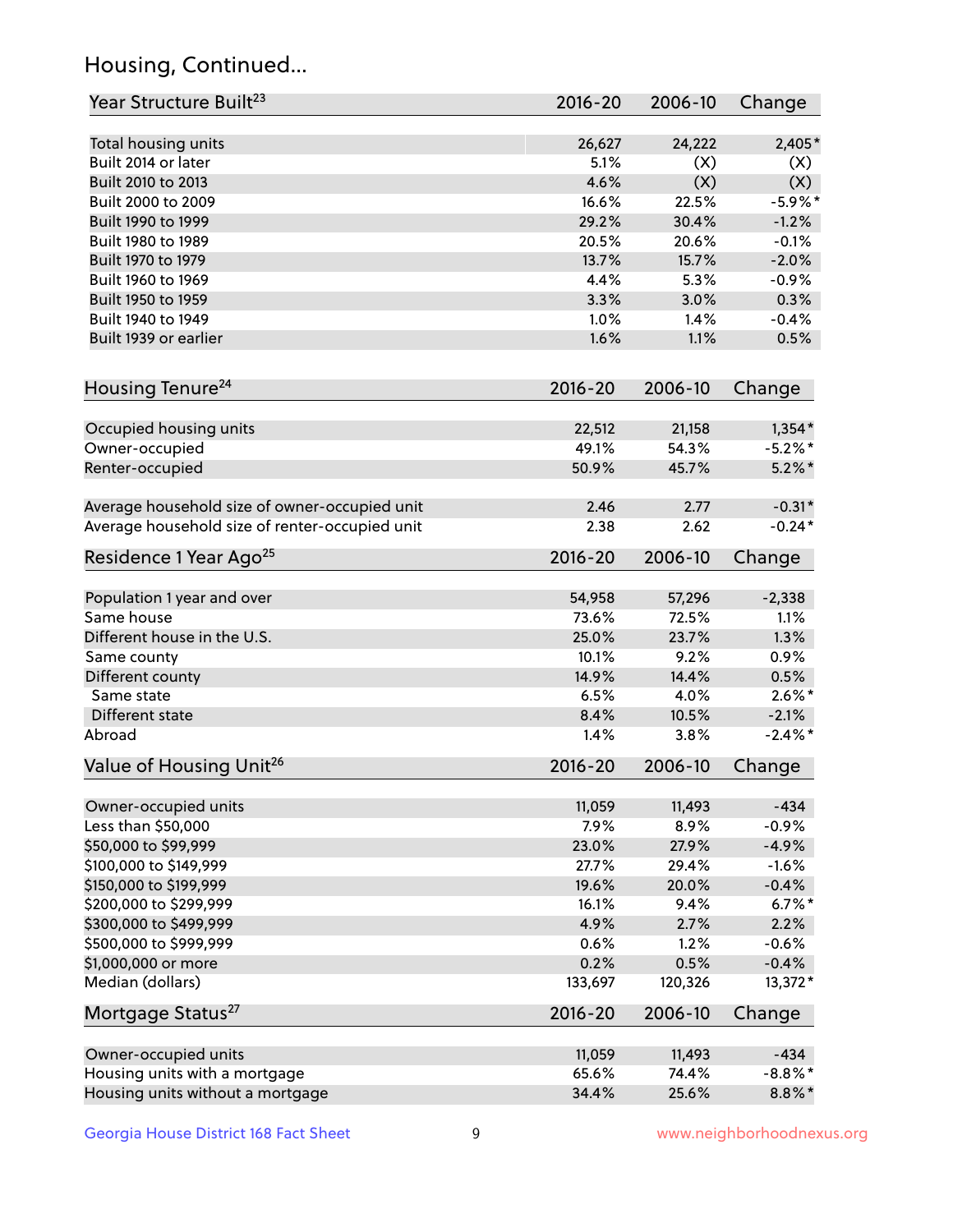## Housing, Continued...

| Selected Monthly Owner Costs <sup>28</sup>                                            | 2016-20     | 2006-10 | Change     |
|---------------------------------------------------------------------------------------|-------------|---------|------------|
| Housing units with a mortgage                                                         | 7,254       | 8,550   | $-1,296*$  |
| Less than \$300                                                                       | 0.2%        | 0.2%    | $-0.1%$    |
| \$300 to \$499                                                                        | 0.2%        | 1.2%    | $-1.0%$    |
| \$500 to \$999                                                                        | 32.7%       | 37.9%   | $-5.2%$    |
| \$1,000 to \$1,499                                                                    | 40.4%       | 36.9%   | 3.5%       |
| \$1,500 to \$1,999                                                                    | 20.8%       | 16.8%   | 4.0%       |
| \$2,000 to \$2,999                                                                    | 5.3%        | 6.4%    | $-1.2%$    |
| \$3,000 or more                                                                       | 0.5%        | 0.5%    | $-0.0%$    |
| Median (dollars)                                                                      | 1,177       | 1,125   | $52*$      |
| Housing units without a mortgage                                                      | 3,805       | 2,943   | 862*       |
| Less than \$150                                                                       | 2.0%        | 6.4%    | $-4.4%$    |
| \$150 to \$249                                                                        | 9.1%        | 17.2%   | $-8.0%$    |
| \$250 to \$349                                                                        | 21.4%       | 31.7%   | $-10.2%$   |
| \$350 to \$499                                                                        | 33.2%       | 29.3%   | 3.8%       |
| \$500 to \$699                                                                        | 26.5%       | 10.9%   | 15.6%      |
| \$700 or more                                                                         | 7.7%        | 4.5%    | 3.2%       |
| Median (dollars)                                                                      | 421         | 332     | 89*        |
| Selected Monthly Owner Costs as a Percentage of<br>Household Income <sup>29</sup>     | $2016 - 20$ | 2006-10 | Change     |
| Housing units with a mortgage (excluding units where<br>SMOCAPI cannot be computed)   | 7,164       | 8,498   | $-1,334*$  |
| Less than 20.0 percent                                                                | 53.1%       | 37.9%   | 15.3%*     |
| 20.0 to 24.9 percent                                                                  | 12.1%       | 20.6%   | $-8.4\%$ * |
| 25.0 to 29.9 percent                                                                  | 11.6%       | 11.9%   | $-0.3%$    |
| 30.0 to 34.9 percent                                                                  | 5.2%        | 5.6%    | $-0.4%$    |
| 35.0 percent or more                                                                  | 17.9%       | 24.1%   | $-6.1%$    |
| Not computed                                                                          | 90          | 52      | 38         |
| Housing unit without a mortgage (excluding units where<br>SMOCAPI cannot be computed) | 3,724       | 2,890   | 834        |
| Less than 10.0 percent                                                                | 45.9%       | 44.0%   | 1.9%       |
| 10.0 to 14.9 percent                                                                  | 25.3%       | 20.1%   | 5.2%       |
| 15.0 to 19.9 percent                                                                  | 8.2%        | 11.9%   | $-3.7%$    |
| 20.0 to 24.9 percent                                                                  | 8.2%        | 3.8%    | 4.3%       |
| 25.0 to 29.9 percent                                                                  | 3.1%        | 6.5%    | $-3.3%$    |
| 30.0 to 34.9 percent                                                                  | 2.6%        | 4.1%    | $-1.6%$    |
| 35.0 percent or more                                                                  | 6.7%        | 9.5%    | $-2.8%$    |
| Not computed                                                                          | 81          | 53      | 28         |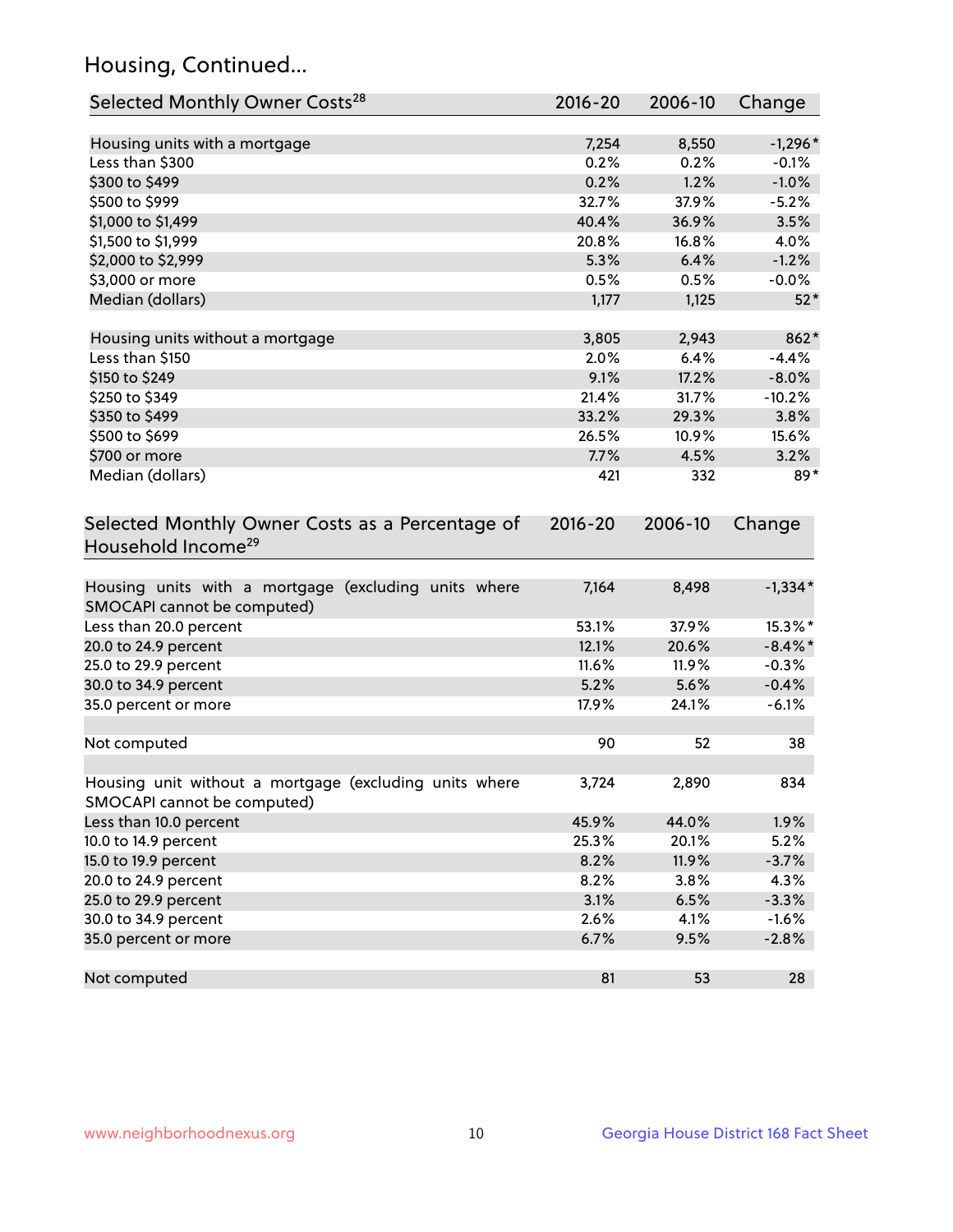## Housing, Continued...

| Gross Rent <sup>30</sup>   | 2016-20 | 2006-10 | Change      |
|----------------------------|---------|---------|-------------|
|                            |         |         |             |
| Occupied units paying rent | 10,969  | 9,246   | $1,723*$    |
| Less than \$200            | 0.2%    | 2.0%    | $-1.8%$     |
| \$200 to \$499             | 5.7%    | 16.3%   | $-10.6%$    |
| \$500 to \$749             | 15.3%   | 32.4%   | $-17.1\%$ * |
| \$750 to \$999             | 26.3%   | 32.9%   | $-6.6%$     |
| \$1,000 to \$1,499         | 45.0%   | 14.5%   | 30.5%*      |
| \$1,500 to \$1,999         | 6.0%    | 1.8%    | 4.2%        |
| \$2,000 or more            | 1.4%    | $0.0\%$ | 1.4%        |
| Median (dollars)           | 1,022   | 788     | $234*$      |
|                            |         |         |             |
| No rent paid               | 484     | 419     | 65          |

| Gross Rent as a Percentage of Household Income <sup>31</sup>                   | $2016 - 20$ | 2006-10 | Change  |
|--------------------------------------------------------------------------------|-------------|---------|---------|
|                                                                                |             |         |         |
| Occupied units paying rent (excluding units where GRAPI<br>cannot be computed) | 10,756      | 9,062   | 1,694*  |
| Less than 15.0 percent                                                         | 10.2%       | 14.3%   | $-4.1%$ |
| 15.0 to 19.9 percent                                                           | 12.2%       | 14.2%   | $-2.0%$ |
| 20.0 to 24.9 percent                                                           | 16.7%       | 14.5%   | 2.2%    |
| 25.0 to 29.9 percent                                                           | 15.1%       | 12.8%   | 2.3%    |
| 30.0 to 34.9 percent                                                           | 10.4%       | $9.0\%$ | 1.4%    |
| 35.0 percent or more                                                           | 35.5%       | 35.3%   | 0.2%    |
|                                                                                |             |         |         |
| Not computed                                                                   | 697         | 604     | 94      |

## Transportation

| Commuting to Work <sup>32</sup>           | 2016-20 | 2006-10 | Change     |
|-------------------------------------------|---------|---------|------------|
|                                           |         |         |            |
| Workers 16 years and over                 | 25,748  | 26,837  | $-1,089$   |
| Car, truck, or van - drove alone          | 82.6%   | 80.7%   | $1.9\%$ *  |
| Car, truck, or van - carpooled            | 8.8%    | 10.5%   | $-1.7%$    |
| Public transportation (excluding taxicab) | 0.7%    | 0.4%    | 0.3%       |
| Walked                                    | 3.1%    | 3.6%    | $-0.5%$    |
| Other means                               | 1.5%    | 3.7%    | $-2.2\%$ * |
| Worked at home                            | 3.3%    | 1.0%    | $2.3\%$ *  |
|                                           |         |         |            |
| Mean travel time to work (minutes)        | 23.0    | 21.8    | $1.2*$     |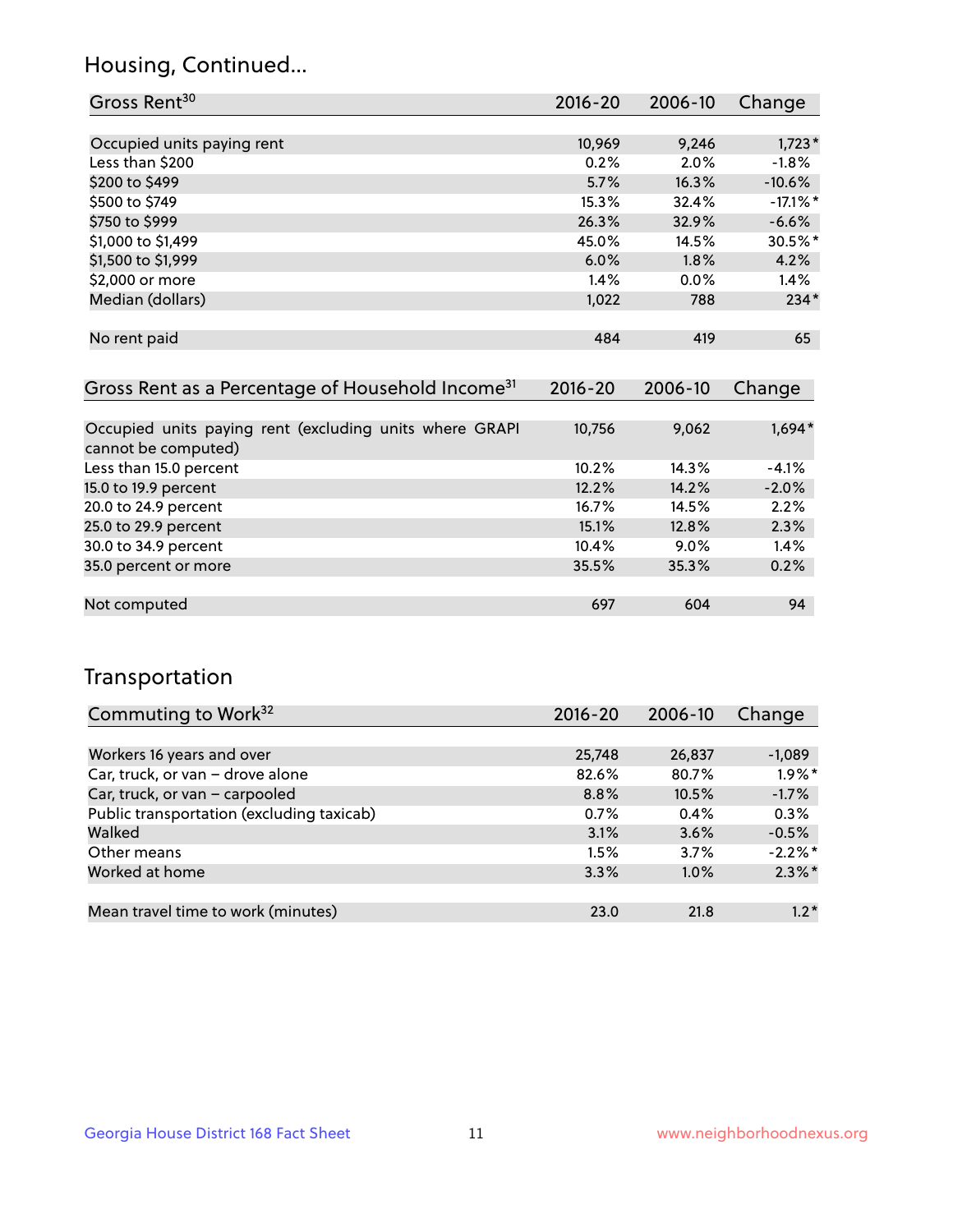## Transportation, Continued...

| Vehicles Available <sup>33</sup> | $2016 - 20$ | $2006 - 10$ | Change     |
|----------------------------------|-------------|-------------|------------|
|                                  |             |             |            |
| Occupied housing units           | 22,512      | 21,158      | $1,354*$   |
| No vehicles available            | 4.7%        | 6.2%        | $-1.5%$    |
| 1 vehicle available              | 38.7%       | 31.9%       | $6.8\%$ *  |
| 2 vehicles available             | 34.3%       | 41.0%       | $-6.7\%$ * |
| 3 or more vehicles available     | 22.3%       | 20.9%       | 1.4%       |

#### Health

| Health Insurance coverage <sup>34</sup>                 | 2016-20 |
|---------------------------------------------------------|---------|
|                                                         |         |
| Civilian Noninstitutionalized Population                | 50,978  |
| With health insurance coverage                          | 89.8%   |
| With private health insurance coverage                  | 68.9%   |
| With public health coverage                             | 35.9%   |
| No health insurance coverage                            | 10.2%   |
| Civilian Noninstitutionalized Population Under 19 years | 15,541  |
| No health insurance coverage                            | 5.7%    |
| Civilian Noninstitutionalized Population 19 to 64 years | 29,873  |
| In labor force:                                         | 22,247  |
| Employed:                                               | 20,184  |
| With health insurance coverage                          | 87.3%   |
| With private health insurance coverage                  | 81.3%   |
| With public coverage                                    | 14.6%   |
| No health insurance coverage                            | 12.7%   |
| Unemployed:                                             | 2,064   |
| With health insurance coverage                          | 64.6%   |
| With private health insurance coverage                  | 46.2%   |
| With public coverage                                    | 29.1%   |
| No health insurance coverage                            | 35.4%   |
| Not in labor force:                                     | 7,625   |
| With health insurance coverage                          | 86.4%   |
| With private health insurance coverage                  | 65.3%   |
| With public coverage                                    | 35.5%   |
| No health insurance coverage                            | 13.6%   |